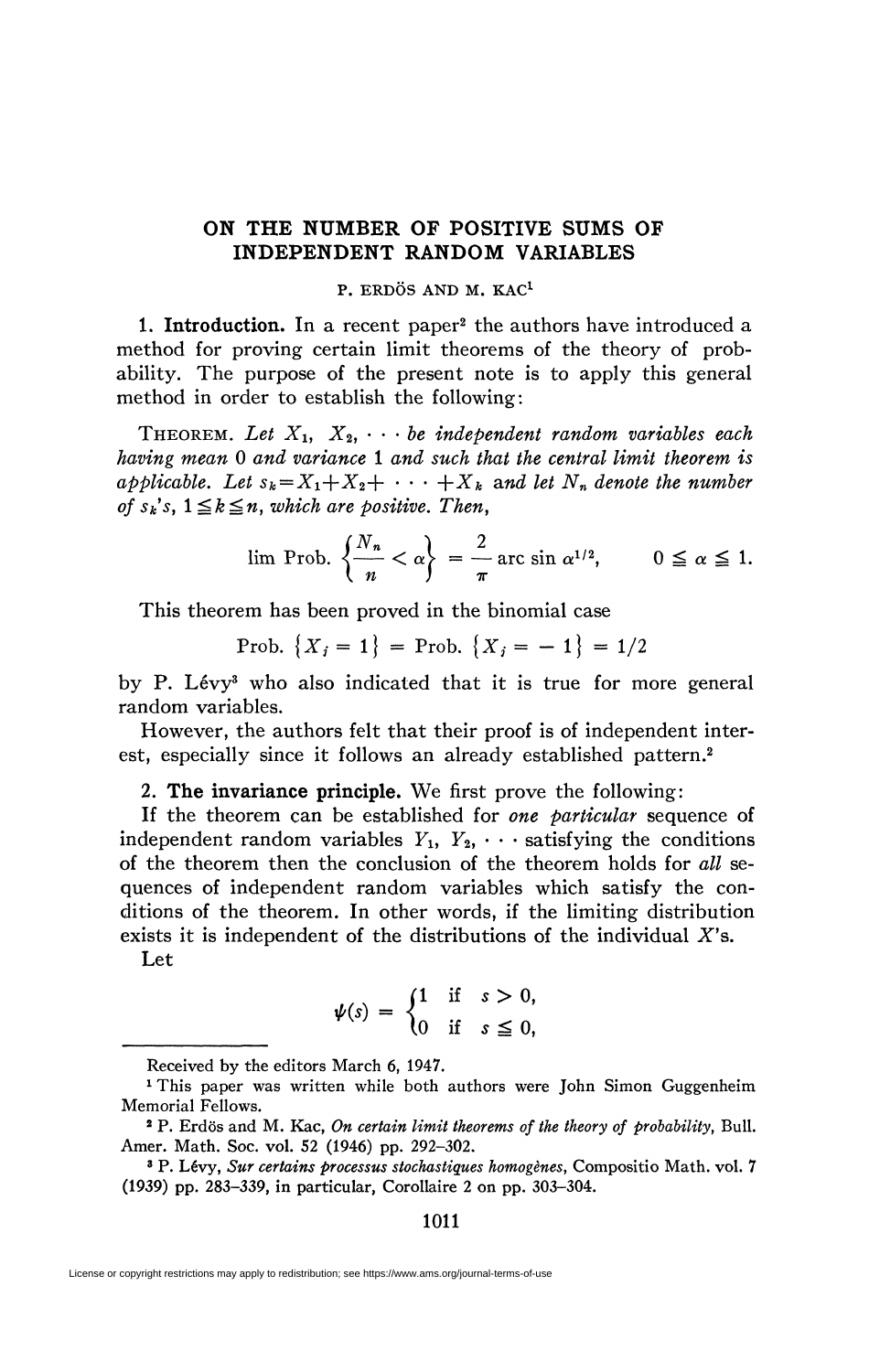and note that  $N_n = \sum_{r=1}^n \psi(s_r)$ . Let now

$$
n_j=\left[\begin{array}{cc}j&\;n\\j&\;k\end{array}\right],\qquad j=0,\,1,\,\cdots,\,k,
$$

and put

$$
D_n = \frac{1}{n} \sum_{i=1}^k \sum_{r=n_{i-1}+1}^{n_i} (\psi(s_{n_i}) - \psi(s_r)).
$$

We have

$$
E(\big| D_n \big|) \leqq \frac{1}{n} \sum_{i=1}^k \sum_{r=n_{i-1}+1}^{n_i} E(\big| \psi(s_{n_i}) - \psi(s_r) \big|)
$$

and we wish now to estimate  $E(|\psi(s_{n_i}) - \psi(s_{n_i})|)$  for  $n_{i-1}+1 \leq r \leq n_i$ . Notice that

$$
E(|\psi(s_{n_i}) - \psi(s_r)|) = \text{Prob.} \{s_{n_i} > 0, s_r \le 0\} + \text{Prob.} \{s_{n_i} \le 0, s_r > 0\}
$$

and that for  $\epsilon > 0$ 

Prob. 
$$
\{s_{n_i} > 0, s_r \leq 0\}
$$
 = Prob.  $\{s_{n_i} \geq \epsilon n_i^{1/2}, s_r \leq 0\}$ 

\n $+ \text{Prob. } \{0 < s_{n_i} < \epsilon n_i^{1/2}, s_r \leq 0\}$ 

\n $\leq \text{Prob. } \{s_{n_i} - s_r \geq \epsilon n_i^{1/2}\}$ 

\n $+ \text{Prob. } \{0 < s_{n_i} < \epsilon n_i^{1/2}\}.$ 

By Chebysheff's inequality

$$
\text{Prob. } \left\{ s_{n_i} - s_r \geq \epsilon n_i^{1/2} \right\} \leq \frac{n_i - r}{\epsilon^2 n_i}
$$

and hence

$$
\text{Prob.} \left\{ s_{n_i} > 0, \, s_r \leq 0 \right\} \leq \frac{n_i - r}{\epsilon^2 n_i} + \text{Prob.} \left\{ 0 < s_{n_i} < \epsilon n_i^{1/2} \right\}.
$$

In exactly the same way we obtain

$$
\text{Prob.} \left\{ s_{n_i} \leq 0, s_r > 0 \right\} \leq \frac{n_i - r}{\epsilon^2 n_i} + \text{Prob.} \left\{ -\epsilon n_i^{1/2} < s_{n_i} \leq 0 \right\}
$$

and thus (for  $n_{i-1}+1 \leq r \leq n_i$ )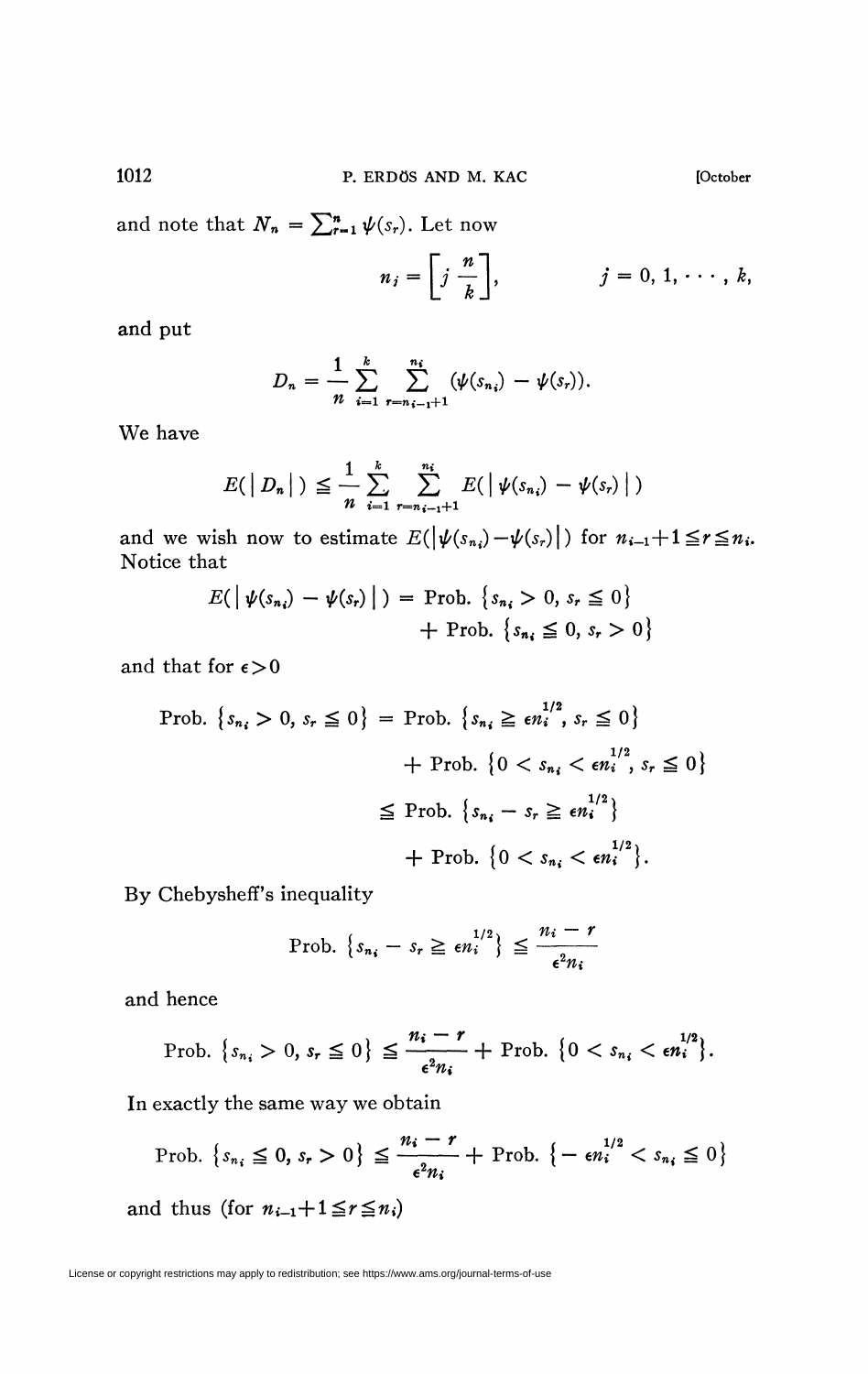$$
E(\left|\left|\psi(s_{n_i})-\psi(s_{r})\right|\right)\leq 2\frac{n_i-r}{\epsilon^2n_i}+\text{Prob.}\left\{-\epsilon n_i^{1/2}
$$

Finally,

$$
E(|D_n|) \leq \frac{2}{n\epsilon^2} \sum_{i=1}^k \frac{1}{n_i} \sum_{r=n_{i-1}+1}^{n_i} (n_i - r)
$$
  
+ 
$$
\frac{1}{n} \sum_{i=1}^k (n_i - n_{i-1}) \text{ Prob. } \{-\epsilon n_i^{1/2} < s_{n_i} < \epsilon n_i^{1/2}\}
$$
  
= 
$$
\frac{1}{n\epsilon^2} \sum_{i=1}^k \frac{(n_i - n_{i-1})(n_i - n_{i-1} - 1)}{n_i}
$$
  
+ 
$$
\frac{1}{n} \sum_{i=1}^k (n_i - n_{i-1}) \text{ Prob. } \{-\epsilon n_i^{1/2} < s_{n_i} < \epsilon n_i^{1/2}\}
$$
  
= 
$$
R(n, \epsilon, k).
$$

We note that, letting  $n \rightarrow \infty$  while keeping k and  $\epsilon$  fixed, we get

$$
\lim_{n\to\infty} R(n,\epsilon,\,k) = \frac{1}{k\epsilon^2} \sum_{i=1}^k \frac{1}{i} + (2\pi)^{-1/2} \int_{-\epsilon}^{\epsilon} e^{-u^2/2} du < \frac{1+\log k}{k\epsilon^2} + \epsilon
$$

(using the central limit theorem). Let  $\delta > 0$ ; we have

Prob.  $\{|D_n| \geq \delta\} \leq R(n, \epsilon, k)/\delta$ 

or, recalling the definition of  $D_n$ ,

$$
\text{Prob. } \left\{ \left| \frac{1}{n} \sum_{r=1}^{n} \psi(s_r) - \frac{1}{n} \sum_{i=1}^{k} (n_i - n_{i-1}) \psi(s_{n_i}) \right| \geq \delta \right\} \leq \frac{R(n, \epsilon, k)}{\delta}.
$$

We have furthermore

$$
\begin{aligned} \text{Prob. } \left\{ \frac{1}{n} \sum_{r=1}^{n} \psi(s_r) < \alpha \right\} &= \text{Prob. } \left\{ \frac{1}{n} \sum_{r=1}^{n} \psi(s_r) < \alpha, \, |D_n| < \delta \right\} \\ &+ \text{Prob. } \left\{ \frac{1}{n} \sum_{r=1}^{n} \psi(s_r) < \alpha, \, |D_n| \geq \delta \right\} \\ &\leq \text{Prob. } \left\{ \frac{1}{n} \sum_{i=1}^{k} (n_i - n_{i-1}) \psi(s_n) < \alpha + \delta \right\} \\ &+ \frac{R(n, \, k, \, \epsilon)}{\delta} \,. \end{aligned}
$$

In the same way we obtain

License or copyright restrictions may apply to redistribution; see https://www.ams.org/journal-terms-of-use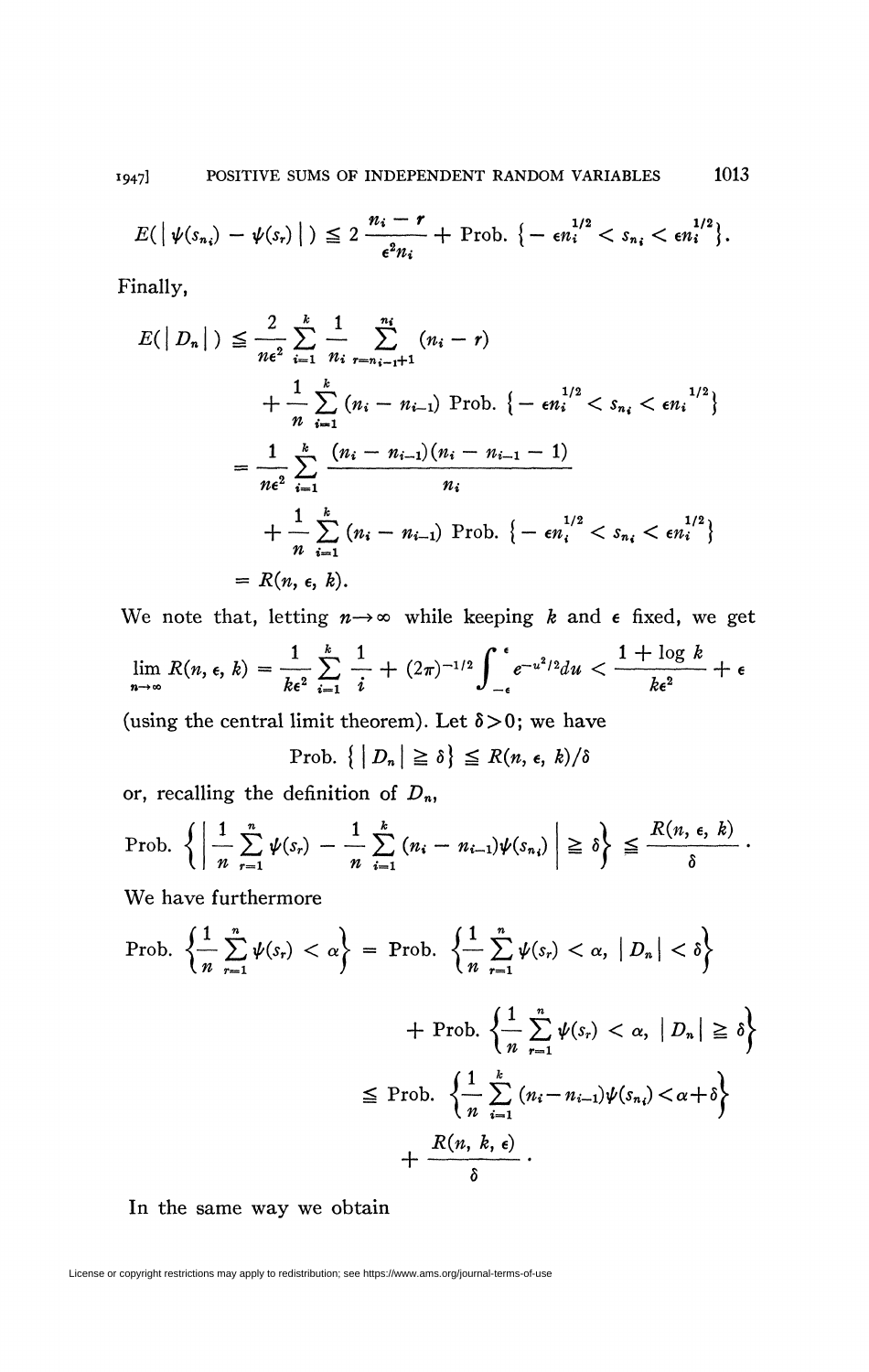$$
\begin{aligned} \text{Prob. } \left\{ \frac{1}{n} \sum_{r=1}^{n} \psi(s_r) < \alpha \right\} \\ &\geq \text{Prob. } \left\{ \frac{1}{n} \sum_{i=1}^{k} \left( n_i - n_{i-1} \right) \psi(s_{n_i}) < \alpha - \delta \right\} - \frac{R(n, \epsilon, k)}{\delta} \end{aligned}
$$

Combining the above inequalities we have

$$
\begin{aligned}\n\text{Prob.} \left\{ \frac{1}{n} \sum_{i=1}^{k} (n_i - n_{i-1}) \psi(s_{n_i}) < \alpha - \delta \right\} - \frac{R(n, \epsilon, k)}{\delta} \\
\text{(1)} \quad &\leq \text{Prob.} \left\{ \frac{N_n}{n} < \alpha \right\} \\
&\leq \text{Prob.} \left\{ \frac{1}{n} \sum_{i=1}^{k} (n_i - n_{i-1}) \psi(s_{n_i}) < \alpha + \delta \right\} + \frac{R(n, \epsilon, k)}{\delta} \,. \end{aligned}
$$

Let now  $G_1, G_2, \cdots$  be independent, normally distributed random variables each having mean 0 and variance 1 and let  $R_j = G_1 + \cdots + G_j$ . It then follows, almost immediately, from the multidimensional central limit theorem that

$$
\lim_{n \to \infty} \text{Prob. } \left\{ \frac{1}{n} \sum_{i=1}^{k} (n_i - n_{i-1}) \psi(s_{n_i}) < \beta \right\} \\
= \text{Prob. } \left\{ \frac{1}{k} \sum_{i=1}^{k} \psi(R_i) < \rho \right\} = p_k(\beta).
$$

If in (1) we let  $n \rightarrow \infty$  while keeping k, e and  $\delta$  fixed we obtain

$$
\rho_k(\alpha - \delta) - \frac{1 + \log k}{k\epsilon^2 \delta} - \frac{\epsilon}{\delta} \le \liminf_{n \to \infty} \text{Prob. } \left\{ \frac{N_n}{n} < \alpha \right\}
$$
\n
$$
\le \limsup_{n \to \infty} \text{Prob. } \left\{ \frac{N_n}{n} < \alpha \right\}
$$
\n
$$
\le \rho_k(\alpha + \delta) + \frac{1 + \log k}{k\epsilon^2 \delta} + \frac{\epsilon}{\delta}
$$

Notice that the above inequality holds for all random variables satisfying the conditions of our theorem. Thus if for some particular sequence  $Y_1$ ,  $Y_2$ ,  $\cdots$  we can prove that

$$
\lim_{n \to \infty} \text{Prob. } \left\{ \frac{N_n}{n} < \alpha \right\} = \frac{2}{\pi} \arcsin \alpha^{1/2} = \rho(\alpha), \qquad 0 \leq \alpha \leq 1,
$$

1014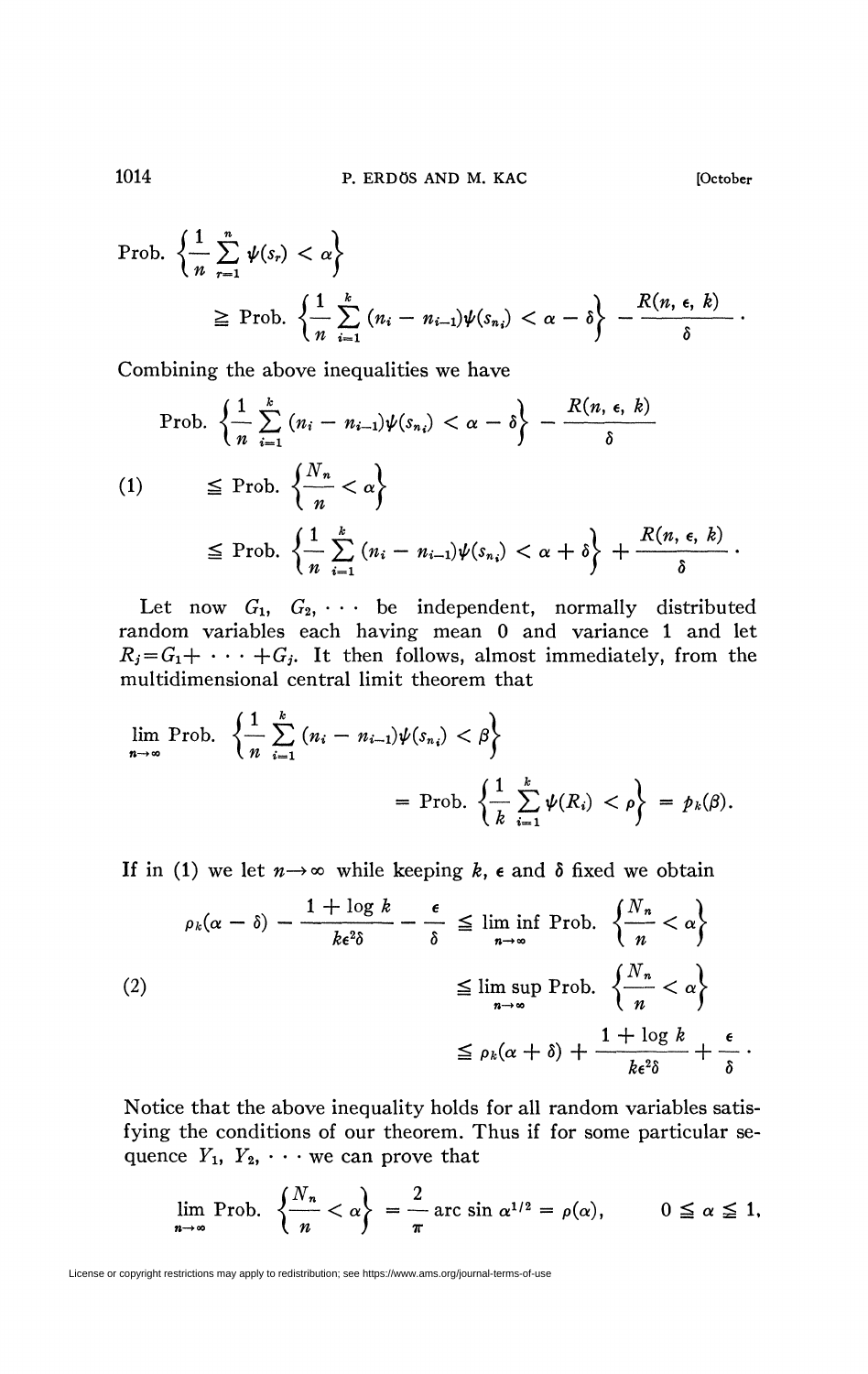then, making use of (2), with  $\alpha$  replaced by  $\alpha - \delta$  and by  $\alpha + \delta$  we get at once

$$
\rho(\alpha-\delta)-\frac{1+\log k}{k\epsilon^2\delta}-\frac{\epsilon}{\delta}\leq\rho_k(\alpha)\leq\rho(\alpha+\delta)+\frac{1+\log k}{k\epsilon^2\delta}+\frac{\epsilon}{\delta}.
$$

Making use of (2) again we are led to

$$
\rho(\alpha - 2\delta) - 2 \frac{1 + \log k}{k\epsilon^2 \delta} - \frac{2\epsilon}{\delta} \le \liminf_{n \to \infty} \text{Prob. } \left\{ \frac{N_n}{n} < \alpha \right\}
$$
\n
$$
\le \limsup_{n \to \infty} \text{Prob. } \left\{ \frac{N_n}{n} < \alpha \right\}
$$
\n
$$
\le \rho(\alpha + 2\delta) + 2 \frac{1 + \log k}{k\epsilon^2 \delta} + \frac{2\epsilon}{\delta}.
$$

Since this inequality holds for all  $k$ ,  $\epsilon$  and  $\delta$  we can put, for instance,

$$
\delta = k^{-1/10}, \qquad \epsilon = k^{-1/5}
$$

and obtain, by letting  $k \rightarrow \infty$ ,

$$
\lim_{n\to\infty}\text{Prob. }\left\{\frac{N_n}{n}<\alpha\right\}=\rho(\alpha).
$$

Use has been made of the fact that  $\rho(\alpha)$  is continuous for all  $\alpha$ . The invariance principle stated at the beginning of this section has thus been proved.

3. **Explicit calculations for a particular sequence of random variables.** Having established the invariance principle we could appeal to P. Levy's result concerning the binomial case and thus complete the proof of the general theorem. We prefer, however, to work with another sequence of independent random variables because we feel that the calculations are of some independent interest and because they again emphasize the usefulness of integral equations in proving limit theorems.<sup>4</sup>

We consider independent random variables  $Y_1, Y_2, \cdots$  such that

Prob. 
$$
\{Y_j < u\} = \frac{1}{2} \int_{-\infty}^{u} e^{-|y|} dy, \quad j = 1, 2, \cdots,
$$

and we set  $s_j = Y_1 + \cdots + Y_j$ .

It should be noted that although  $E(Y_j^2) \neq 1$  we are justified in

<sup>4</sup> See M. Kac, *On the average of a certain Wiener functional and a related limit theorem in calculus of probability,* Trans. Amer. Math. Soc. vol. 59 (1946) pp. 401-414.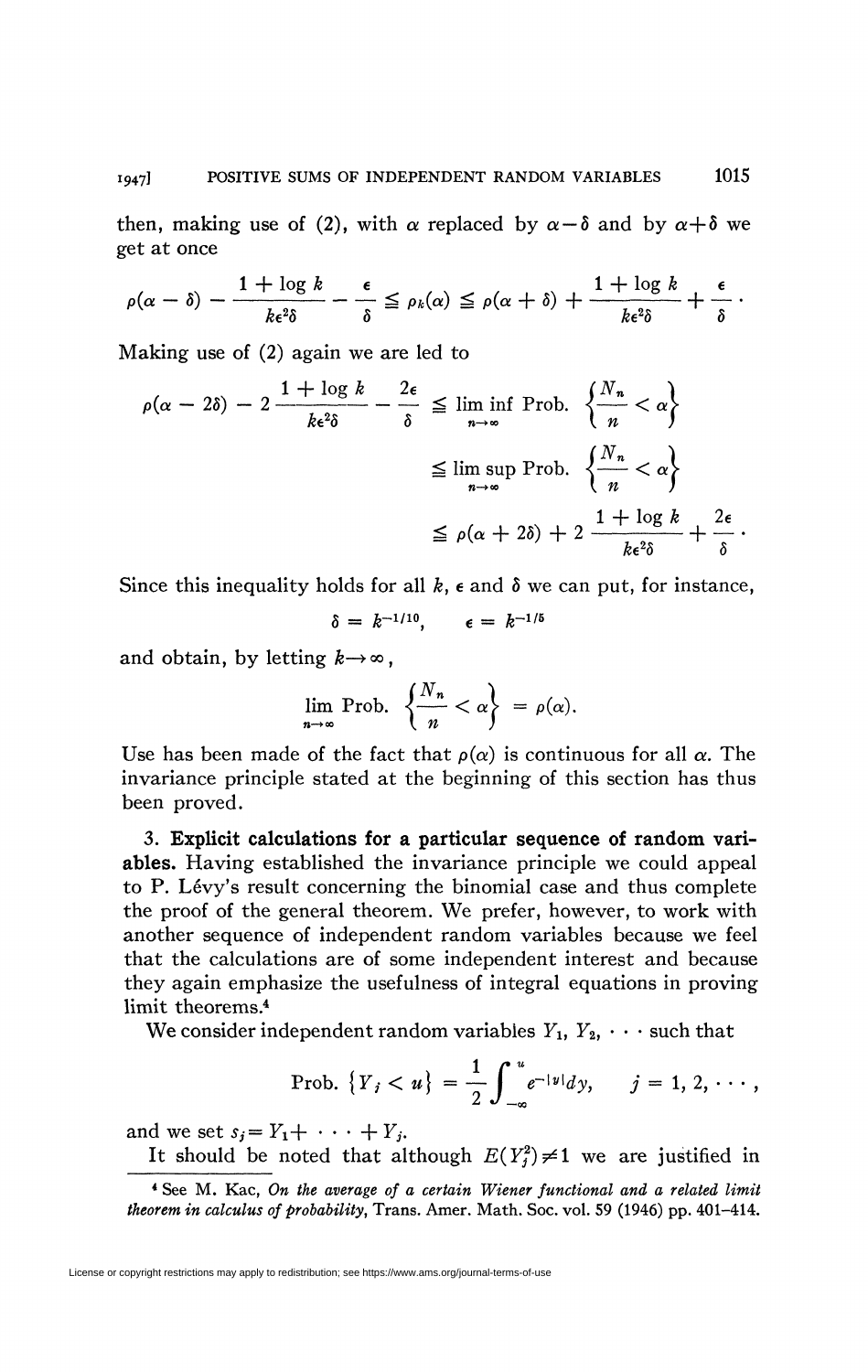using the *Y's* inasmuch as *Nn* is independent of the variance of the  $Y$ 's as long as the variance is different from 0. In fact,  $N_n$  remains unaltered if one multiplies all the F's by the same positive constant.

We are going to calculate

$$
\phi_n(u) = E(\exp(uN_n)) = E\left(\exp\left(u\sum_{j=1}^n \psi(s_j)\right)\right).
$$

Setting

$$
p(y) = 2^{-1} \exp(-|y|)
$$

we have

$$
\phi_n(u) = \int_{-\infty}^{\infty} \cdots \int_{-\infty}^{\infty} \exp\left(u \sum_{j=1}^n \psi\left(\sum_{r=1}^j y_j\right)\right) \cdot p(y_1) \cdots p(y_n) dy_1 \cdots dy_n
$$

or, introducing the variables

$$
s_1 = y_1,
$$
  
\n
$$
s_2 = y_1 + y_2,
$$
  
\n
$$
\cdots \cdots \cdots ,
$$
  
\n
$$
s_n = y_1 + y_2 + \cdots + y_n,
$$
  
\n
$$
\phi_n(u) = \int_{-\infty}^{\infty} \cdots \int_{-\infty}^{\infty} \exp\left(u \sum_{j=1}^n \psi(s_j)\right)
$$
  
\n
$$
\cdot p(s_1) p(s_2 - s_1) \cdots p(s_n - s_{n-1}) ds_1 ds_2 \cdots ds_n.
$$

We also introduce the auxiliary functions

$$
F_n(u, s_n) = \int_{-\infty}^{\infty} \cdots \int_{\infty}^{-\infty} \exp\left(u \sum_{j=1}^n \psi(s_j)\right)
$$
  
 
$$
\cdot p(s_1) p(s_2 - s_1) \cdots p(s_n - s_{n-1}) ds_1 \cdots ds_{n-1}, \quad n > 1,
$$

and

$$
F_1(u, s_1) = \exp (u\psi(s_1)) p(s_1).
$$

We have, for  $n > 1$ ,

$$
F_n(u, s_n) = \exp (u\psi(s_n)) \int_{-\infty}^{\infty} p(s_n - s_{n-1}) F_{n-1}(u, s_{n-1}) ds_{n-1}
$$

or, in more convenient notation,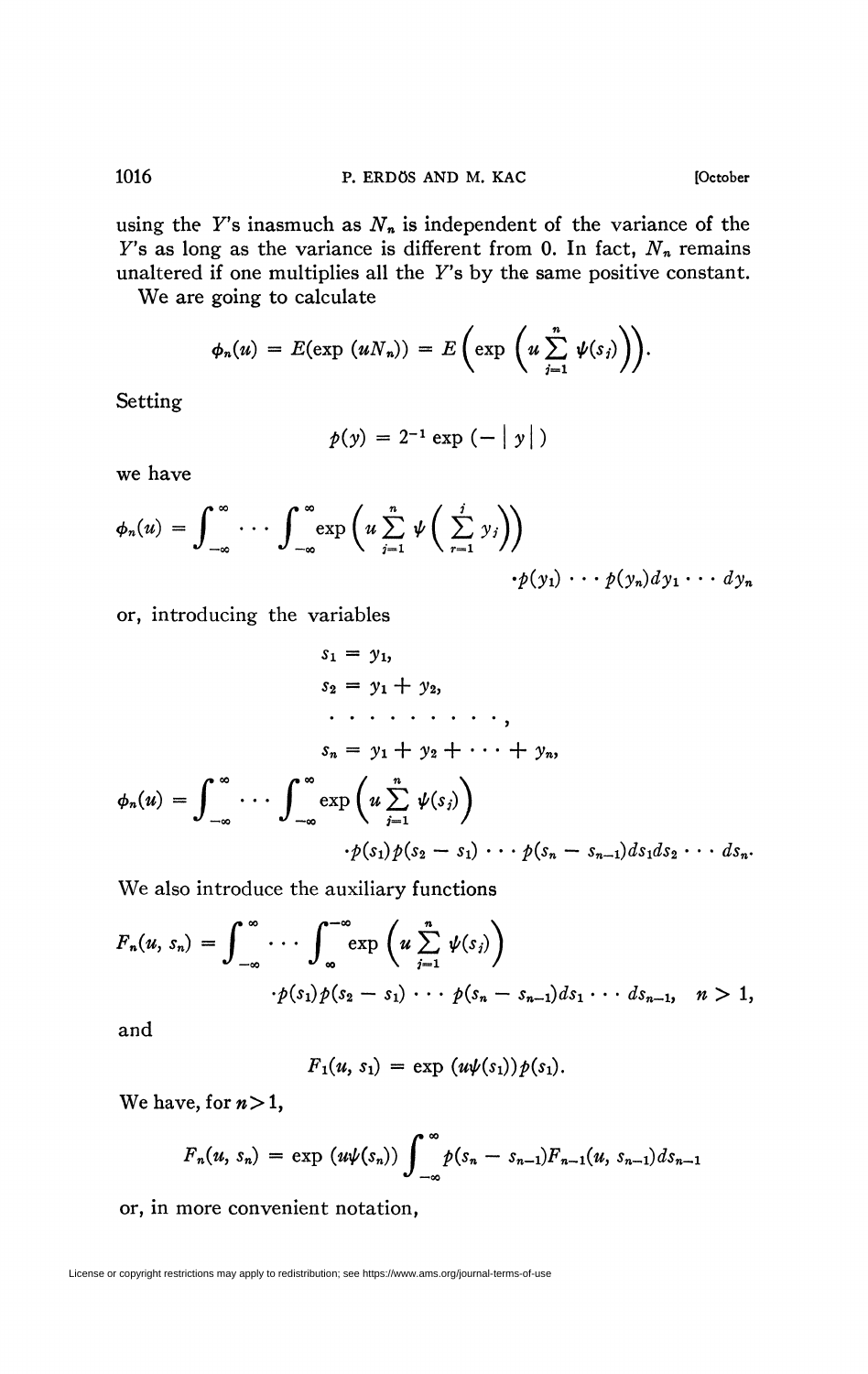(3) 
$$
F_n(u, s) = \exp(u\psi(s)) \int_{-\infty}^{\infty} p(s-t) F_{n-1}(u, t) dt.
$$

We also have

(4) 
$$
\phi_n(u) = \int_{-\infty}^{\infty} F_n(u, s) ds
$$

and

$$
|F_n(u, s)| \leq \exp (\text{Re } u) \max_{-\infty < l < \infty} |F_{n-1}(u, t)|.
$$

**Since** 

$$
|F_1(u, s)| \leq \exp (\text{Re } u)
$$

we get

$$
|F_n(u, s)| \leq \exp(n \operatorname{Re} u).
$$

Thus the series

$$
G(u, s; z) = \sum_{n=1}^{\infty} F_n(u, s) z^{n-1}
$$

converges for sufficiently small  $|z|$ .

Using (3), we obtain, almost immediately,

$$
\frac{G(u, s; z) - \exp(u\psi(s))p(s)}{z} = \exp(u\psi(s))\int_{-\infty}^{\infty} p(s - t)G(u, t; z)dt
$$

or

$$
\exp(-u\psi(s))G(u, s; z) - 2^{-1}\exp(-|s|)
$$
  

$$
= \frac{z}{2}\int_{-\infty}^{\infty}\exp(-|s-t|)G(u, t; z)dt.
$$

For *s >* 0 we have

(6)  

$$
e^{-u}G(u, s; z) - 2^{-1}e^{-s} = \frac{z}{2} e^{-s} \int_{-\infty}^{s} e^{t}G(u, t; z) dt + \frac{z}{2} e^{s} \int_{s}^{\infty} e^{-t}G(u, t; z) dt.
$$

It is easily seen that, for sufficiently small  $\vert z\vert$ ,  $G(u, t; z)$  is an absolutely integrable function of *t.* 

Differentiating (6) twice with respect to *s* we are readily led to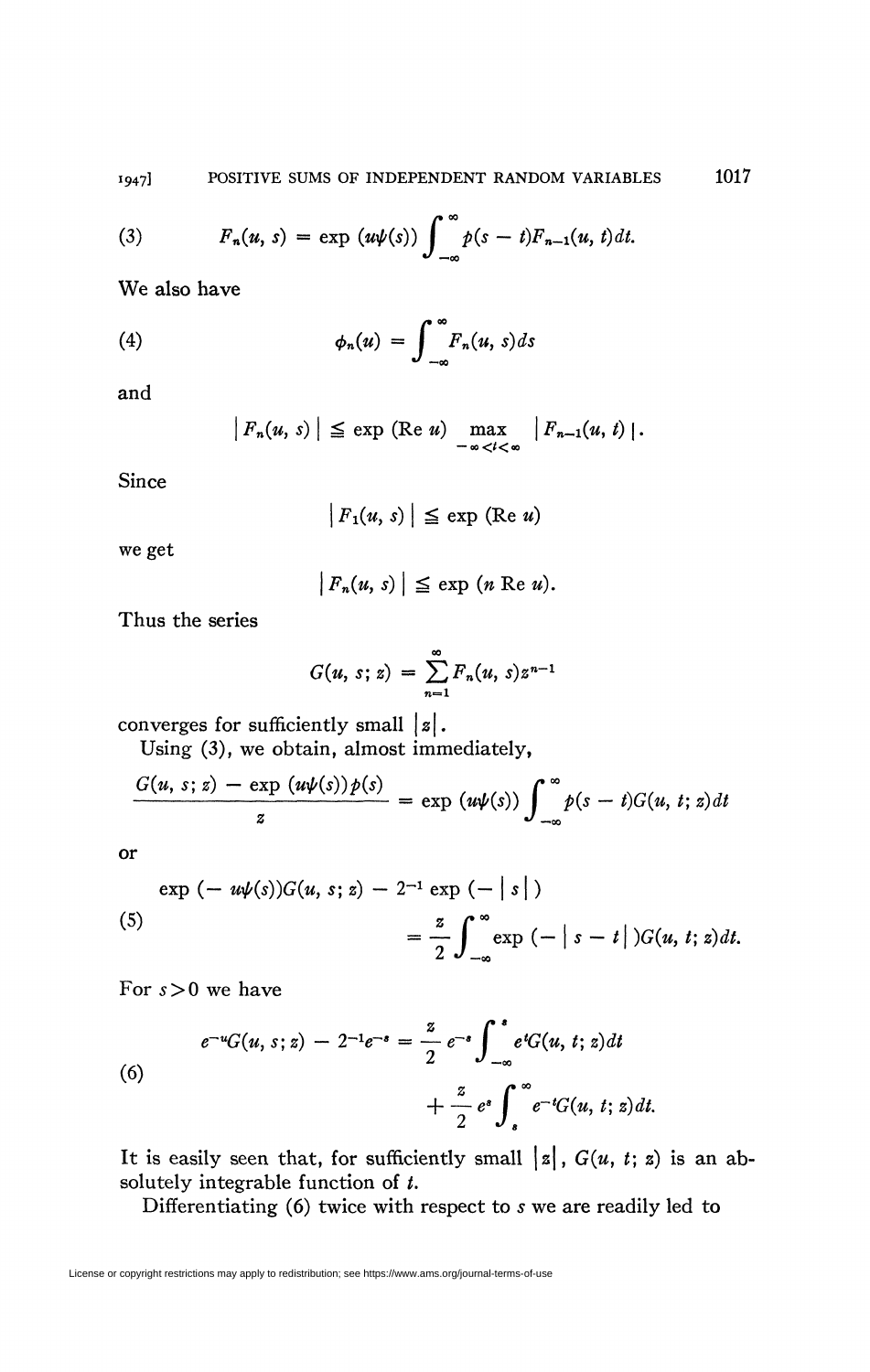**1018 P. ERDÖS AND M. KAC [October** 

$$
\frac{d^2G}{ds^2} + (ze^u - 1)G = 0.
$$

In the same way we get for *s* < 0

$$
\frac{d^2G}{ds^2} + (z-1)G = 0.
$$

Thus we get

$$
G = A \exp ((1 - z e^u)^{1/2} s) + B \exp (- (1 - z e^u)^{1/2} s), \qquad s > 0,
$$

and

$$
G = C \exp ((1-z)^{1/2}s) + D \exp (- (1-z)^{1/2}s), \qquad s < 0,
$$

where *A, B, C, D* are functions of *u* and *z.* Since G is an integrable function of *s* we must have  $A \equiv D \equiv 0$ .

Thus

(7) 
$$
G = B \exp \left(-\left(1 - z e^u\right)^{1/2} s\right), \qquad s > 0,
$$

(8) 
$$
G = C \exp ((1 - z)^{1/2}s), \qquad s < 0.
$$

From the absolute integrability of G and the integral equation (5) it follows that

 $\exp(-u\psi(s))G(u, s; z)$ 

is continuous for all *s* and, in particular, for *s = 0.* This observation yields

$$
(9) \tBe^{-u} = C.
$$

Rewriting (6) in the form

$$
e^{-u}G(s) - 2^{-1}e^{-s} = \frac{z}{2} e^{-s} \int_{-\infty}^{0} e^{t}G(t)dt + \frac{z}{2} e^{-s} \int_{0}^{s} e^{t}G(t)dt + \frac{z}{2} e^{s} \int_{s}^{\infty} e^{-t}G(t)dt
$$

and substituting expressions (7) and (8) we get after a few elementary transformations

$$
\frac{z}{1+(1-z)^{1/2}}C-\frac{z}{1-(1-ze^u)^{1/2}}B=-1.
$$

This together with (9) yields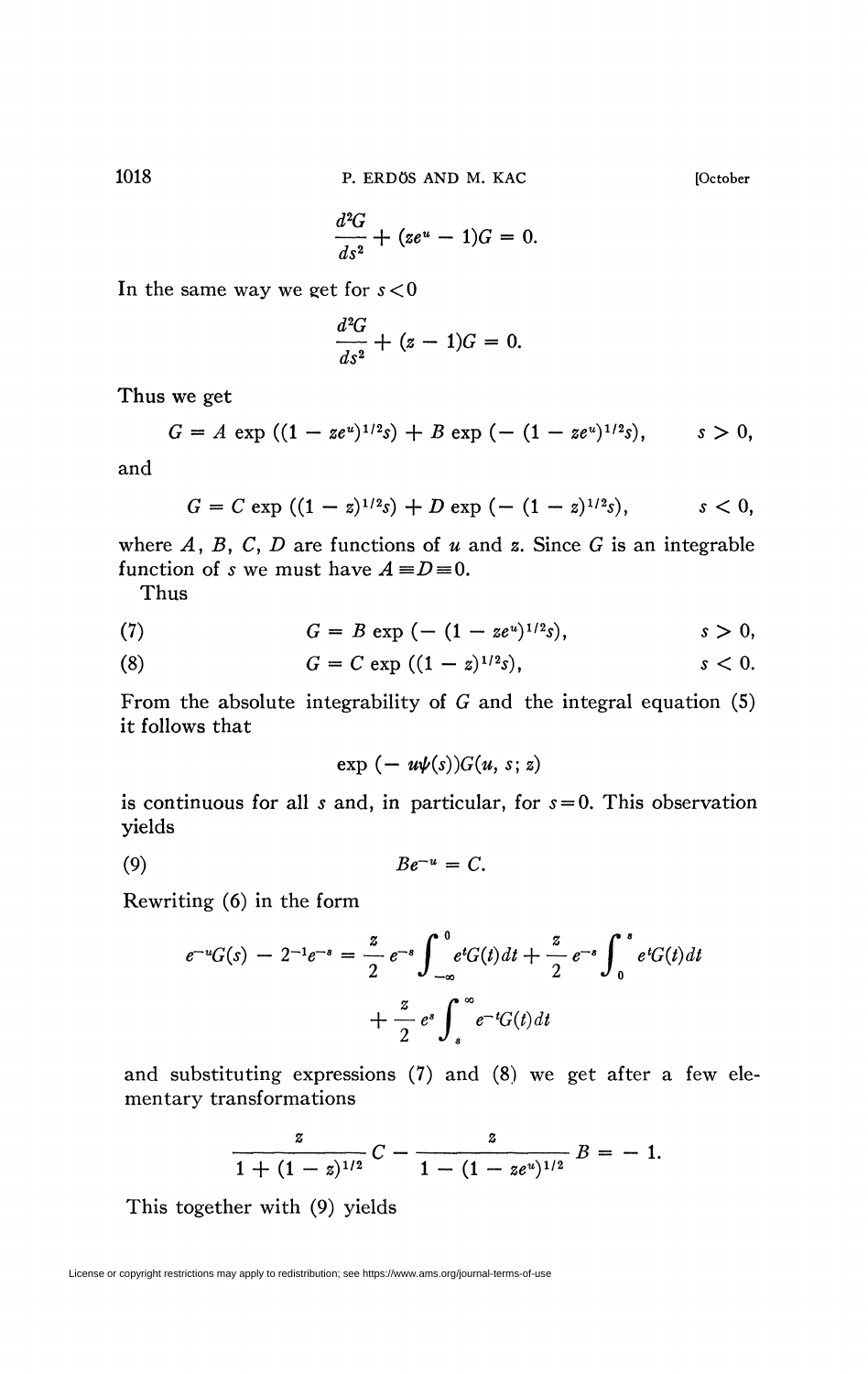$$
B=\frac{(1-z)^{1/2}-(1-ze^u)^{1/2}}{z(e^u-1)}e^u, \qquad C=\frac{(1-z)^{1/2}-(1-ze^u)^{1/2}}{z(e^u-1)}
$$

and thus *G* is completely determined.<sup>5</sup>

In particular, we get

$$
\int_{-\infty}^{\infty} G(u, s; z) ds
$$
  
= 
$$
\frac{(1-z)^{1/2} - (1 - ze^u)^{1/2}}{z(e^u - 1)} \left[ \frac{e^u}{(1 - ze^u)^{1/2}} + \frac{1}{(1-z)^{1/2}} \right].
$$

On the other hand (see (4))

$$
\int_{-\infty}^{\infty} G(u, s; z) ds = \sum_{n=1}^{\infty} \phi_n(u) z^{n-1}
$$

and hence  $\phi_n(u)$  is the coefficient of  $z^{n-1}$  in the power series expansion of

$$
\frac{(1-z)^{1/2}-(1-ze^u)^{1/2}}{z(e^u-1)}\left[\frac{e^u}{(1-ze^u)^{1/2}}+\frac{1}{(1-z)^{1/2}}\right]
$$

A simple computation gives finally

$$
E(\exp (uN_n) = \phi_n(u)
$$
  
= 
$$
\frac{1}{e^u - 1} \sum_{k+l=n} C_{1/2,k} C_{-1/2,l}(-1)^{k+l} (1 - e^{ku})(1 + e^{(l+1)u}).
$$

Setting

$$
u=\frac{i\xi}{n}
$$

we obtain the characteristic function of  $N_n/n$ .

For large *k* and / we have

$$
C_{1/2,k} \sim (-1)^{k-1} \frac{1}{2k-1} \frac{1}{(\pi k)^{1/2}}, \qquad C_{-1/2,k} \sim (-1)^k \frac{1}{(\pi k)^{1/2}},
$$

and it is easily seen that, in the limit  $n \rightarrow \infty$ , we can use these asymptotic expressions in the sum.

*<sup>6</sup>* Having found an explicit expression for *G* it is not too difficult to find explicit expressions for  $F_n(u, s)$  and verify the recursive relation (3). Since this recursive relation together with the formula for  $F_1(u, s)$  determine G uniquely one might substitute the verification process for the derivation of the formula for *G.*